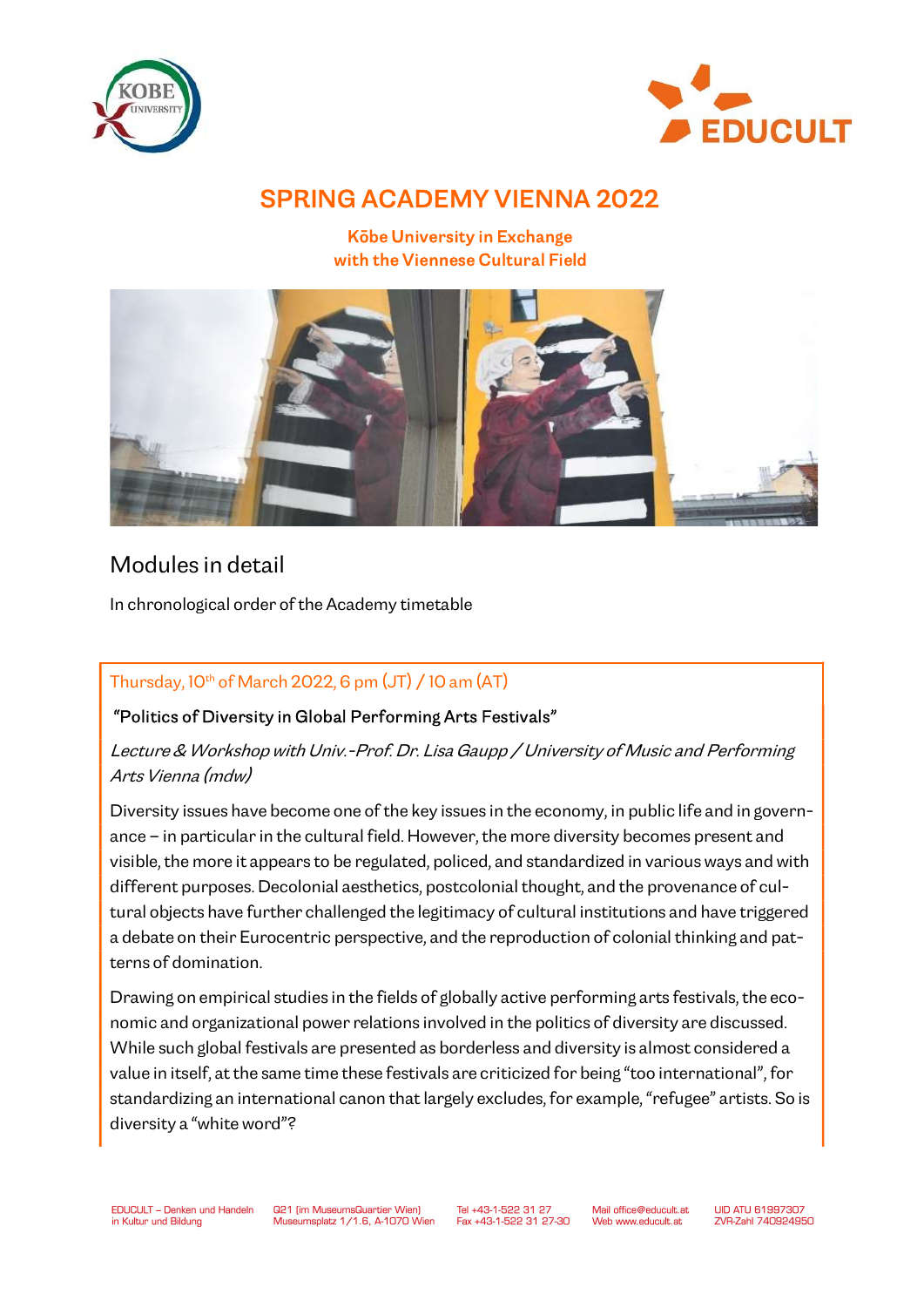The question is whether or not these developments have been fueled or rather stopped by the global pandemic. The corona crisis has shown mainly two societal developments that have had strong impact on the arts sector. On the one hand, we can see growing inequalities and growing structural determinations which are hard to combat. The pandemic does not seem to change the structural divide along lines of discrimination, sexism, racism, classism, ableism etc, which got even stronger or more evident. At the same time, we could witness growing solidarities that stand up against severely growing inequalities and unequal power hierarchies. Hence, the crisis is sometimes also framed as an opportunity for realizing – overdue – changes in cultural management. The presentation will lead into a joint discussion on the mentioned and other opportunities and constraints in cultural management.

# Thursday, 10th of March 2022, 9:30 pm (JT) / 1:30 pm (AT)

#### "Musicals and young audiences – creative spaces between stage and audience"

#### Lecture & Workshop with Margarete Reichel-Neuwirth / Music mediator Musicals

The lecture gives an introduction on the Viennese musical theatre scene, making an emphasis on in-house productions of Vereinigte Bühnen Wien, being licenced across Asia and therefore familiar to Japanese audiences, addressing cultural differences through adaption. Comparing musical productions to other forms of theatre, the exceptional high time and effort becomes tangible, but also it's inimitability. Song and dance are powerful components for mediation, attracting young audiences easily, but also hold some challenges. Participatory projects find a lot of resonance, especially with children and teenagers. Once the fire for musical theatre is sparked, the result is often a fascination for the genre. Outreach programs attract people outside traditional audience members, and education programs provide an early access to musicals via schools and engaged teachers. Various education and mediation projects along with good practice examples will provide a good overview on how Viennese musical theatre companies approach their current (and future) audiences.

## Friday,  $11^{th}$  of March 2022, 4 pm  $(JT)$  / 8 am  $(AT)$

#### "Contemporary theatre and independent scene in Vienna"

#### Lecture & Workshop with Ulrike Kuner / IG Freie Theaterarbeit

This lecture by Ulrike Kuner of IG Freie Theatre will give a short history and background of the independent performing arts in Vienna, overall Austria and also Europe. She will share on her work in IG Freie Theaterarbeit and the EAIPA - European Association of Independent Performing Arts, also discussing the structure of the independent scene and the governmental theatres in Vienna / Austria. She will highlight the organizational and economical challenges

Tel +43-1-522 31 27 Fax +43-1-522 31 27-30 Mail office@educult.at Web www.educult.at

**I IID ATLI 61997307** ZVB-Zahl Z40924950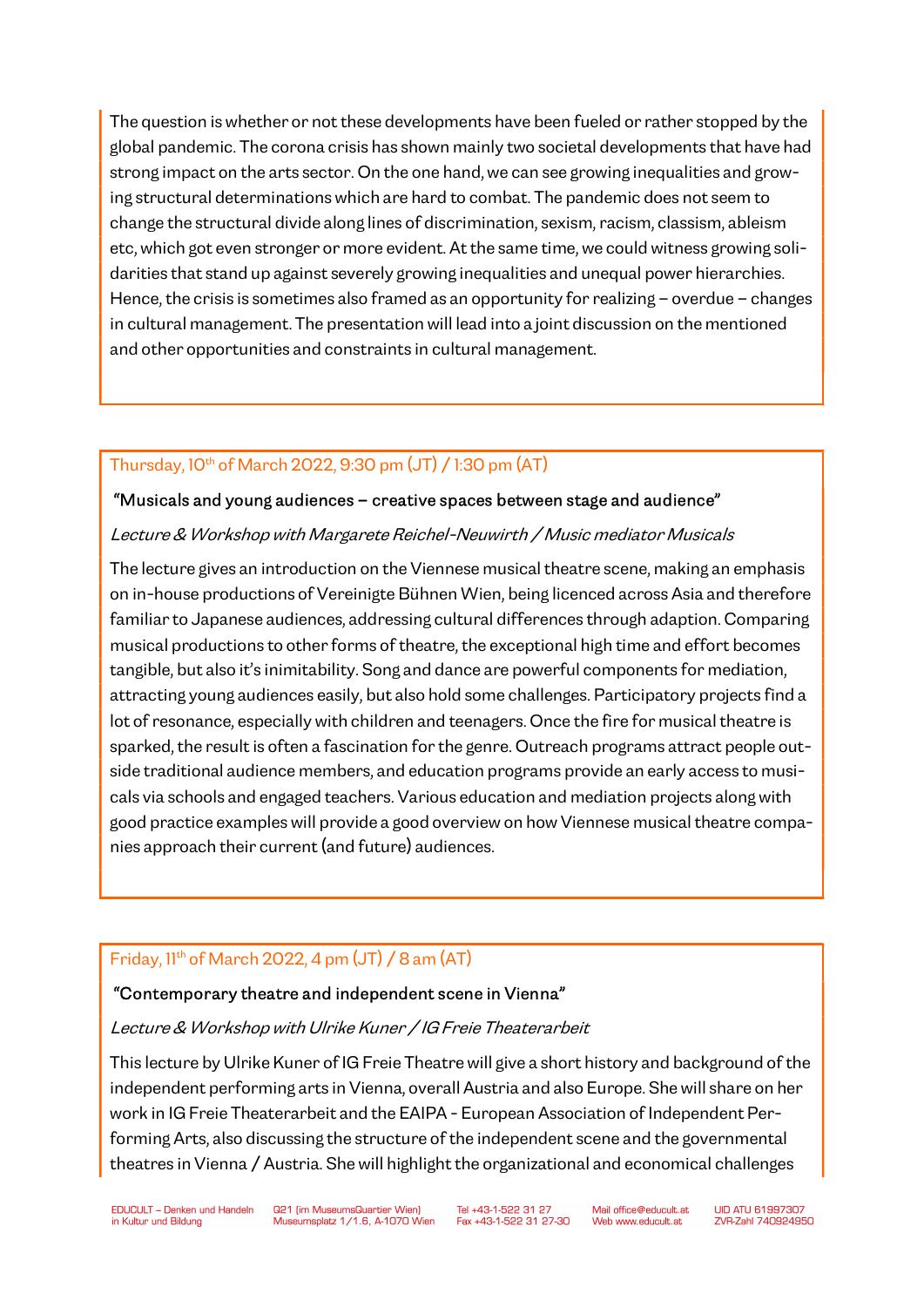for the single artists, but also for the independent scene organized in companies and theatres/co-production houses. IG Freie Theatrearbeit strives for funding and support system for the ipa in Austria and Vienna. Moreover, Ulrike Kuner's lecture will share also on the audiences side and some of the changes the pandemic brought to this artistic sector. Finally this module will have a short overview of classic theatre and its contemporary interpretations and the differences regarding content and production aspects.

### Friday, 11<sup>th</sup> of March 2022, 6 pm (Japanese time) / 10 am (Austrian time)

### "Comparative views of cultural politics in Vienna and Kōbe"

#### Lecture & Workshop with Anke Schad-Spindler, PhD / Research & Consulting

This lecture will give an introduction to cultural policy as a field of research and political practice. The focus will be on Austria and more specifically on Vienna as the capital of Austria with its own municipal administration and policy. The lecture will cover the cultural policy frameworks of Vienna, including the funding for culture and the policy aims and activities - e.g. in terms of decentralizing cultural infrastructure. It will look more in-depth at the main public cultural institutions as well as on the so called "free scene" e.g. non-governmental/non for profit arts and cultural associations and initiatives. These associations and initiatives give voice to their concerns (e.g. fair pay for cultural and artistic work, affordable spaces for rehearsals and artistic creation) through specific interest groups. How do policy-makers relate to these challenges and in negotiations? How did policy-makers react to the effects of the pandemic situation on cultural and artistic work? One example in this respect that the lecture will discuss is the "Summer of Culture/Kultursommer", an open air programme organized by the city. The lecture is followed by breakout sessions where students can collect questions on the lecture and discuss how the cultural policy in Vienna is comparable or different from Kobe. These questions and discussions will lead to a joint discussion.

#### Friday,  $11<sup>th</sup>$  of March 2022, 9 pm  $(JT)$  / 1 pm  $(AT)$

#### "Art for everyone! Visiting the ArtSocialSpace Brunnenpassage"

#### Site visit & Discussion with Anne Wiederhold-Daryanavard / Brunnenpassage

Since opening its doors 2007 ArtSocialSpace Brunnenpassage operates as a laboratory and venue for transcultural and participatory art. Brunnenpassage aims to give all population groups access to contemporary art as well as to promote active participation in the arts. It is strategically located in Vienna's 16th district, at Brunnenmarkt, a market area characterized by a high percentage of socially disadvantaged residents and individuals with migration experience. More than 400 events take place annually ranging from performance and dance to

Tel +43-1-522 31 27 Fax +43-1-522 31 27-30 Mail office@educult.at Web www.educult.at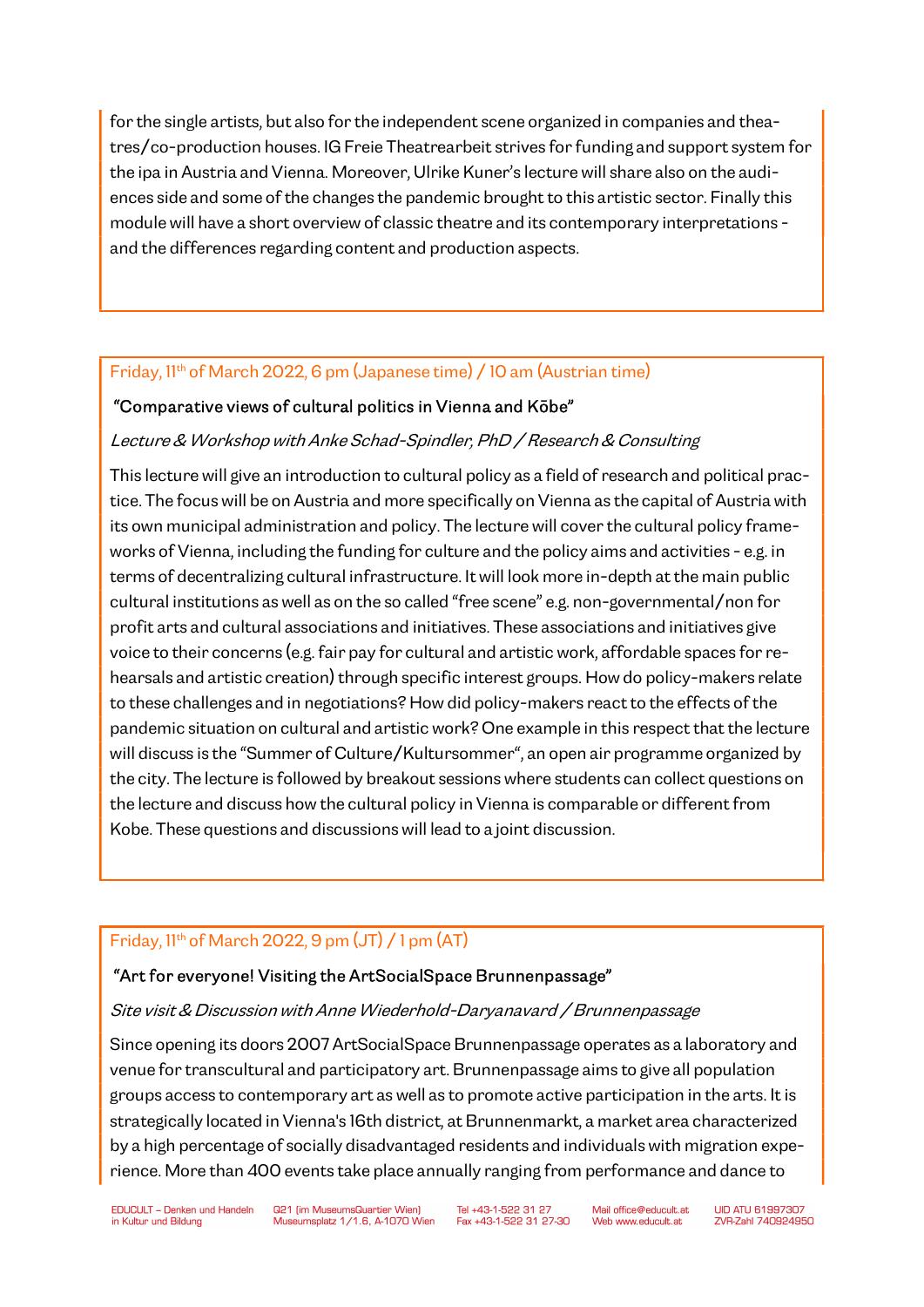music formats, exhibitions and film. The overall concept is specifically designed to foster art practice and production that allows complex and broad perspectives and thus lives up to the social plurality of society. Participatory productions emerge from the daily relationship with its surrounding in co-creation with local communities and professional artists, often in cooperation with established art and cultural institutions. Artistic quality and socio-political goals are combined to create new collective spaces for a heterogeneous audience.

# Monday,  $14<sup>th</sup>$  of March 2022, 4 pm  $(JT)$  / 8 am  $(AT)$

### "Opera and Community Engagement in Vienna and Kōbe"

### Lecture & Workshop with Krysztina Winkel / State Opera Vienna

This lecture offers insights into theoretical and practical insights into participatory engagement practice of opera houses within community contexts and raises questions on values, relevance and duties of that work. On the example of Vienna State Opera and its current Outreach and Community programme, the lecture invites the students to explore different approaches to cultural participation, projects designs and partnership-models to eventually discuss and critically reflect upon them. Further, the lectures sheds light on the complexity of everyday community work with and for cultural institutions in Vienna and offers creative methods and tools for the students own artistic and pedagogical practice. A particular focus is put on a case study, the participatory youth programme "Opernlabor" and its production "Der Letzte Tag" (The Final Day, Premiere: June 2021 at Kulturhaus Brotfabrik).

# Monday, 14th of March 2022, 6 pm (JT) / 10 am (AT)

# "Cultural urban development at the grassroots level using examples of Basis.Kultur.Wien"

#### Lecture & Workshop with Paula Panagl & Bettina Lauß / Basis.Kultur.Wien

The starting point of the unit is an overview of the current cultural scene in Vienna. The concept of decentralized cultural work will be illustrated by means of the initiatives of Basis.Kultur.Wien. An overview of funding opportunities for artists and cultural workers introduces the complex construct of Vienna's various cultural funding institutions. Different forms of participation in the field of art and culture will be presented using recent art projects as an example.

BASIS.KULTUR.WIEN is a cultural institution operating in Vienna since 1955. As an umbrella organization of over 300 MEMBER ASSOCIATIONS, BASIS.KULTUR.WIEN supports these associations in various cultural specialist groups. As an institution BASIS.KULTUR.WIEN organizes and supervises initiatives and cultural mediation programs: CASH.FOR.CULTURE and

Tel +43-1-522 31 27 Fax +43-1-522 31 27-30

Mail office@educult.at Web www.educult.at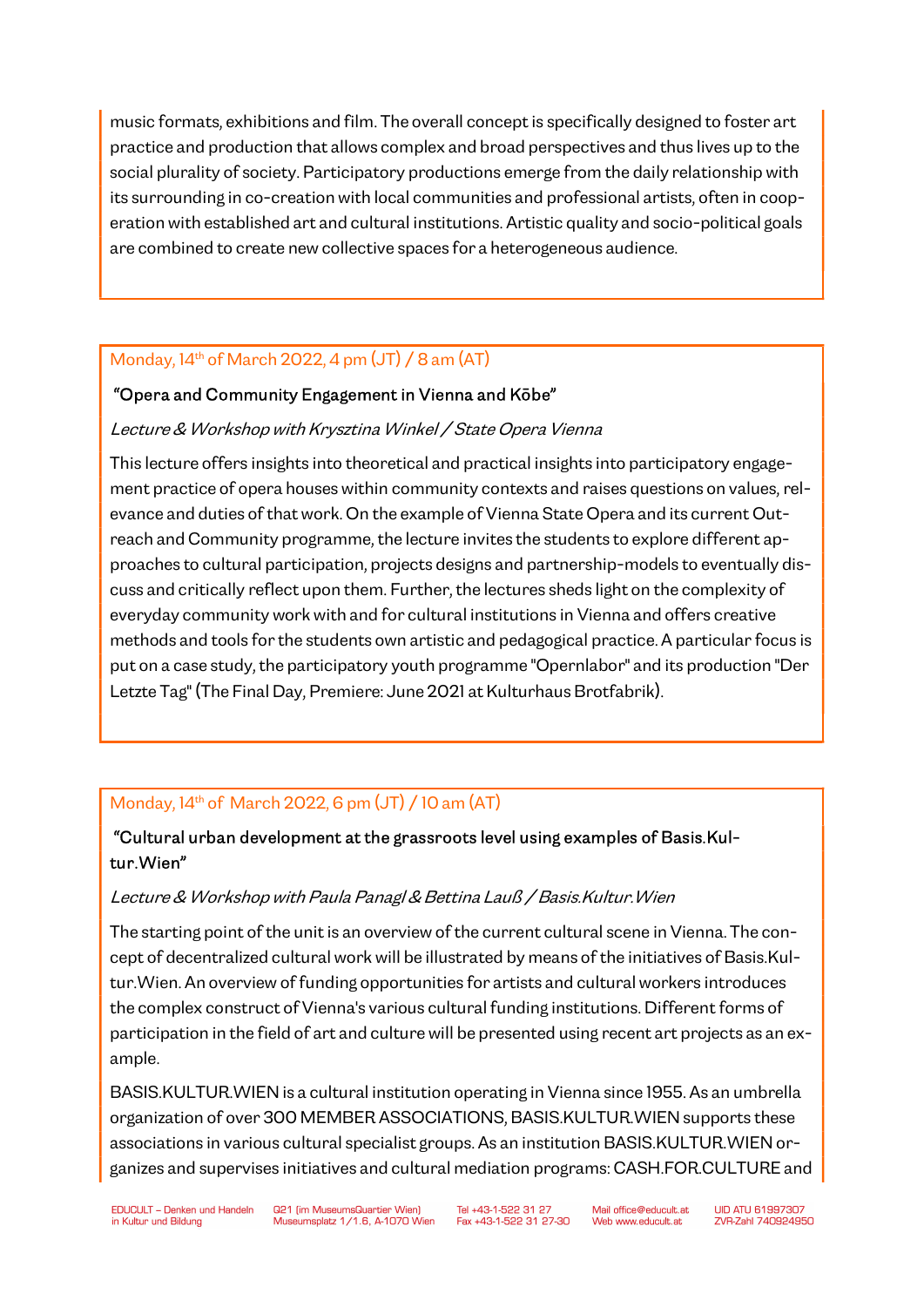GO.FOR.CULTURE for young people and apprentices; KULTUR.VOR.ORT, an initiative for the development of district culture; the art and culture promotion program SHIFT as well as the annual WIR SIND WIEN.FESTIVAL, which is held in all 23rd districts of Vienna. The aim of BASIS.KULTUR.WIEN is to provide space, publicity and networking for art and cultural projects as well as art and culture professionals, and to promote accessible culture and decentralized urban development.

## Tuesday,  $15<sup>th</sup>$  of March 2022, 4 pm  $(JT)$  / 8 am  $(AT)$

# "Classical and contemporary music in Vienna with focus on Musikvermittlung (education/mediation)"

### Lecture & Workshop with Axel Petri-Preis, PhD

Musikvermittlung (music education or music mediation) is an artistic-pedagogical practice that has gained importance in Austria especially since the early 2000s. Both the established, large cultural institutions and smaller groups now have extensive offers ranging from concerts for specific target groups to longer-term community projects. In his lecture, Axel Petri-Preis talks about the justifications, goals and formats of music education. He will focus on the situation in Vienna and examine different approaches within classical and contemporary music. In the discussion that follows, there will be the opportunity to discuss two concrete projects, "monsters and angels" and "heldINNEN-HELDinnen".

# Tuesday,  $15<sup>th</sup>$  of March 2022, 6 pm (JT) / 10 am (AT)

## "Visual arts in public spaces"

Lecture & Workshop with Mag. Cornelia Offergeld / KÖR

More Information coming soon!

Tel +43-1-522 31 27 Fax +43-1-522 31 27-30